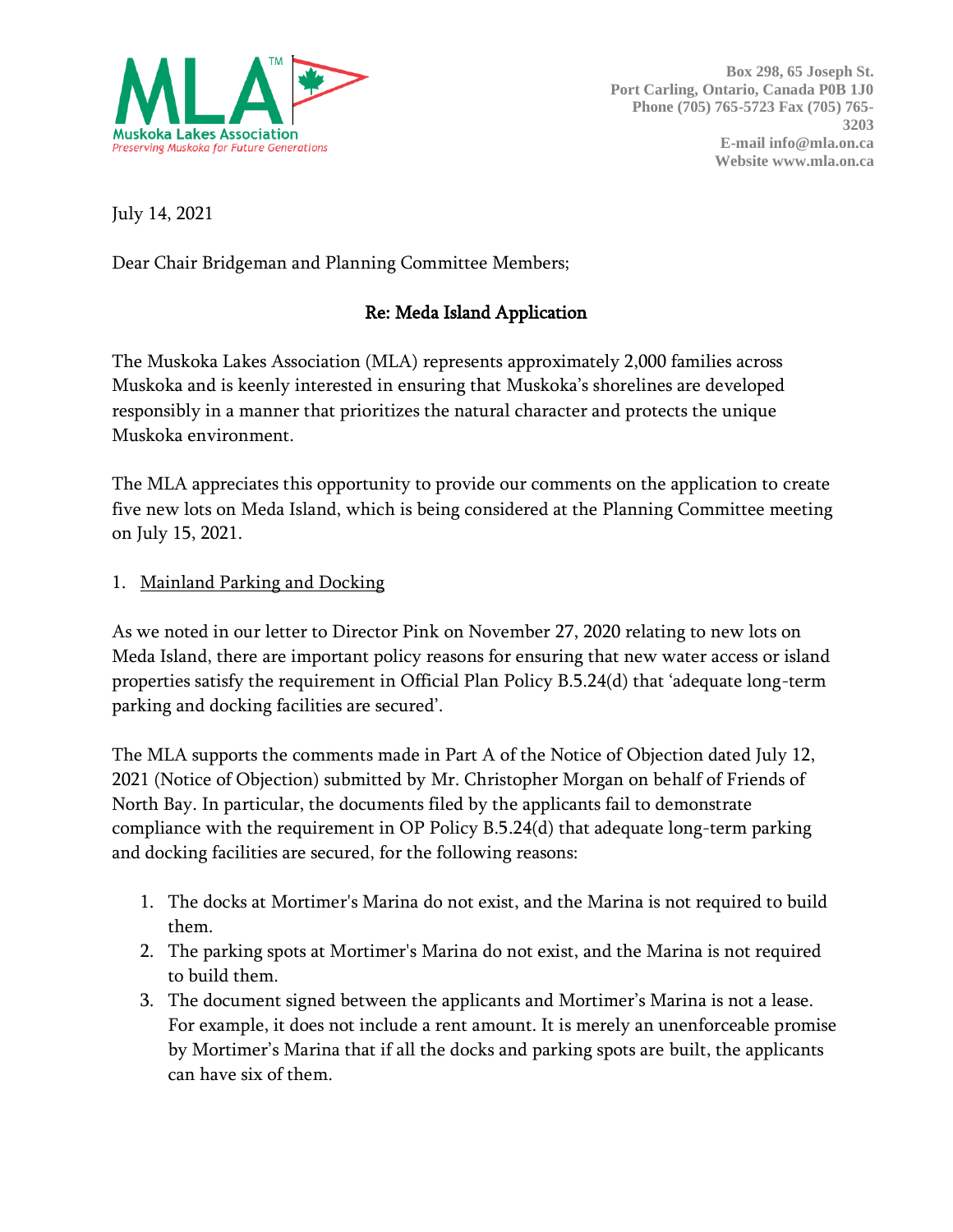4. Mortimer's Marina faces potential regulatory hurdles to complete the docks and parking facilities, including a zoning bylaw amendment, boat impact assessment, fisheries issue, and environmental impact statement. There is no certainty that these hurdles will be overcome.

The MLA urges Planning Committee to reject the severance application until such time as it has been established to the Committee that adequate parking and docking facilities are secured *at the time of* Planning Committee's decision.

In addition, the MLA agrees that any lease agreement with a marina should include at a minimum the terms set out in Appendix C to the Notice of Objection in order to satisfy the parking and docking access requirements of OP Policy B.5.24(d).

## 2. Number of Sleeping Cabins

Staff's Report dated July 15, 2021 notes that one of the resulting lots on Meda Island has four sleeping cabins. The MLA supports Staff's recommendation that only one sleeping cabin be permitted, for the following reasons:

- one dwelling and one sleeping cabin is permitted under OP Policy B.10.3, for the important policy reason of ensuring that built form does not dominate over natural form on the waterfront;
- permitting more than one sleeping cabin will create a negative precedent; and
- it is not possible to enforce the requirement that a sleeping cabin not be converted into a dwelling after final approvals are received.

# 3. Cumulative Dock Width

The Township's Official Plan Policy B.13.4 provides a maximum cumulative width for docks "to maintain a balance of natural and built form". The MLA urges Planning Committee to safeguard the natural character of Muskoka's shorelines by requiring lot 6 to comply with the Official Plan when it is redeveloped, and not providing the requested exemption for 95 feet cumulative width of dock at the time of redevelopment.